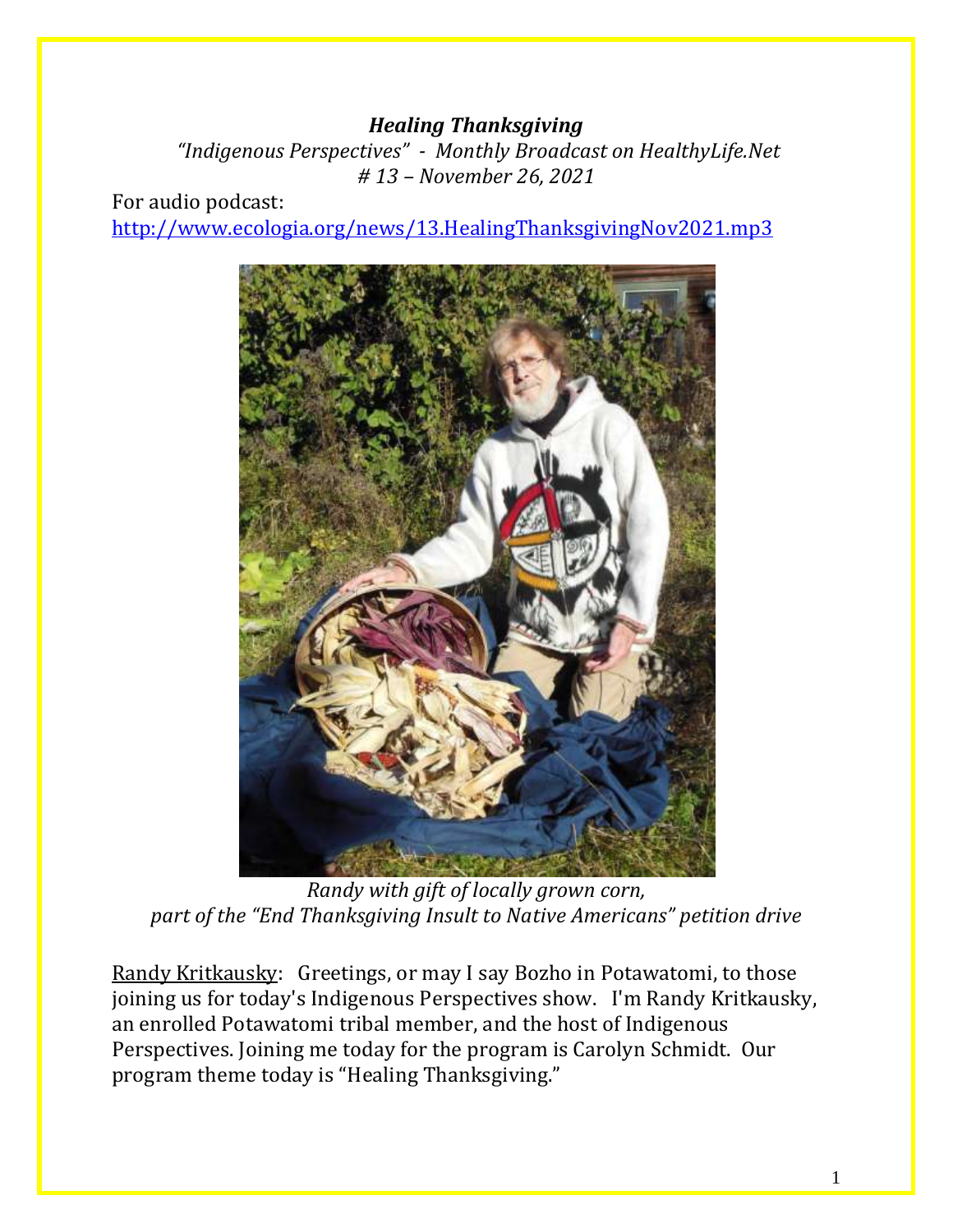Indigenous Perspectives originates from Vermont, in the United States. Vermont is located on lands that the Abenaki people called N'dakinna. It's the un-ceded traditional territory of the Abenaki people who for thousands of years have been, and continue to be, stewards of the lands found here and across the border in Québec province in Canada.

Carolyn Schmidt: We begin by acknowledging where we come from, both culturally and geographically, as this program, Indigenous Perspectives, focuses on understanding our roots in Mother Earth and our connections with our ancestors.

Randy: Let me frame today's show by trying to explain our goal. We want the listeners at the end of the show to be more comfortable celebrating Thanksgiving while being aware of Native American concerns.

This has been a difficult year for our country. People are up in arms and fraught and confused about taking down statues and what is to be taught in schools about history. And Thanksgiving raises many of those uncomfortable concerns. I hope by the end of the show, we can lay some of those to rest for you and help you to plot a path to celebrating Thanksgiving in a joyous manner in your household.

Let me begin by making a very simple, but very important point about what Thanksgiving is. Probably many listeners have the notion, which they haven't examined, that somehow this venerable holiday has been handed down to us from time immemorial and that it's our obligation to celebrate it as it always was - this being the 400th year of what we consider to be the quote unquote original Thanksgiving.

But the idea that it is such a rigid fixed holiday is actually not very accurate. Before we look into the brief history, reflect on your own experiences with Thanksgiving. Are you celebrating this year exactly as your family did decades ago? Has the menu changed? The decorations? The activities, such as watching a movie or sports event? Probably your Thanksgiving holiday has changed in some very significant ways.

So too, it is with our national holiday. First, to begin with, the original Thanksgiving barely resembled what we literally paint as the original event in 1621. You know, the image we see on postcards and wrapping paper and children's books. Yes, Pilgrims did hold a harvest feast, giving thanks that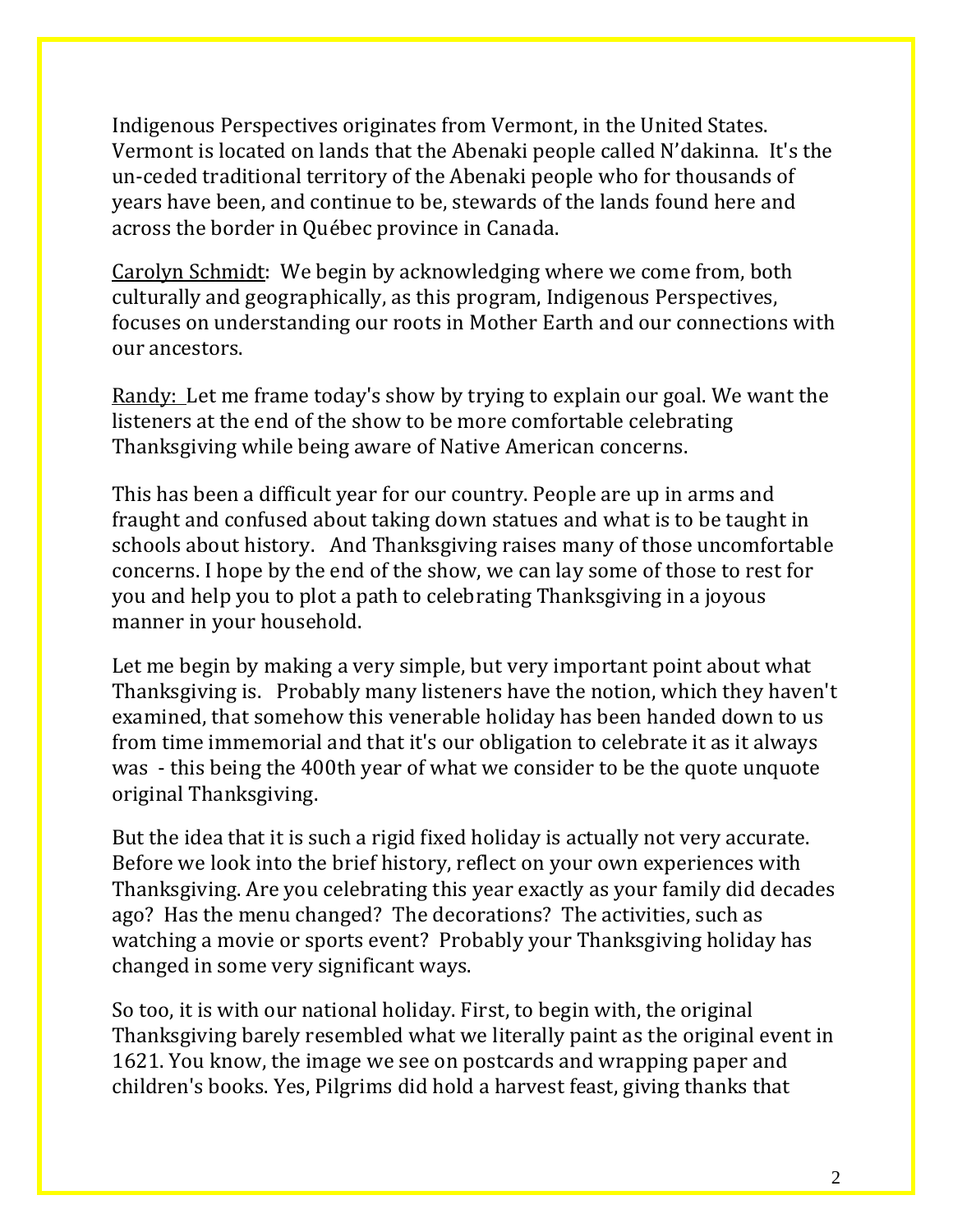some of them - about 50% - had survived their difficult first year. Did they invite Indians? No, at least not initially. Though the Wampanoag, who had indeed provided settlers with corn and help them to learn how to plant it, first watched the Pilgrims warily from a distance. For good reason, which we will get into in this program. They wanted to watch these new arrivals and see if they could get a better understanding of what the settlers were up to. It's possible and likely, according to some accounts, that the Pilgrims did actually eventually involve the indigenous observers, perhaps on the second day of the festive celebration.

Autumn feasts of thanksgiving did become part of public life of New Englanders during the 18th century. But the notion of it being a joint celebration with Indians was not an element of that celebration for its first century or two. Thanksgiving first became a national holiday rather than a regional holiday when President Lincoln declared in 1863, that the last Thursday in November would be a national holiday of Thanksgiving. He did this in response to public pressure to create an event to affirm unity in the midst of the civil war.

It is at this time that the notion of Indians and settlers jointly celebrating also appeared and took root in our understanding of what the event is about. The national event took place - excuse me, the national event took notice - of a Plymouth town's efforts to promote itself as the place where New England and the nation were founded. While not historically accurate, the story appealed to a population that wanted to believe that a good Christian community had founded our republic. That idea became ever more appealing as the original Protestant settlers became nervous about the appearance of Catholics and Jewish immigrants. So once again, we see the holiday morphing.

By the end of the 19th century, as the nation became divided over the mistreatment of former slaves, the Northeastern United States wanted to distinguish itself from the pro-slavery South and Midwest. So Thanksgiving took on new themes, such as emphasizing the importance of the Mayflower Compact, which many school children know promised a - quote - "just and equal law and self rule under a democratic society." This idea was pushed to the forefront. New dimensions were piled onto the holiday.

As the end of the 19th century witnessed the tragic final conquest of Native Americans in the west and several brutal military campaigns, New Englanders once again transformed Thanksgiving into a tale about how they treated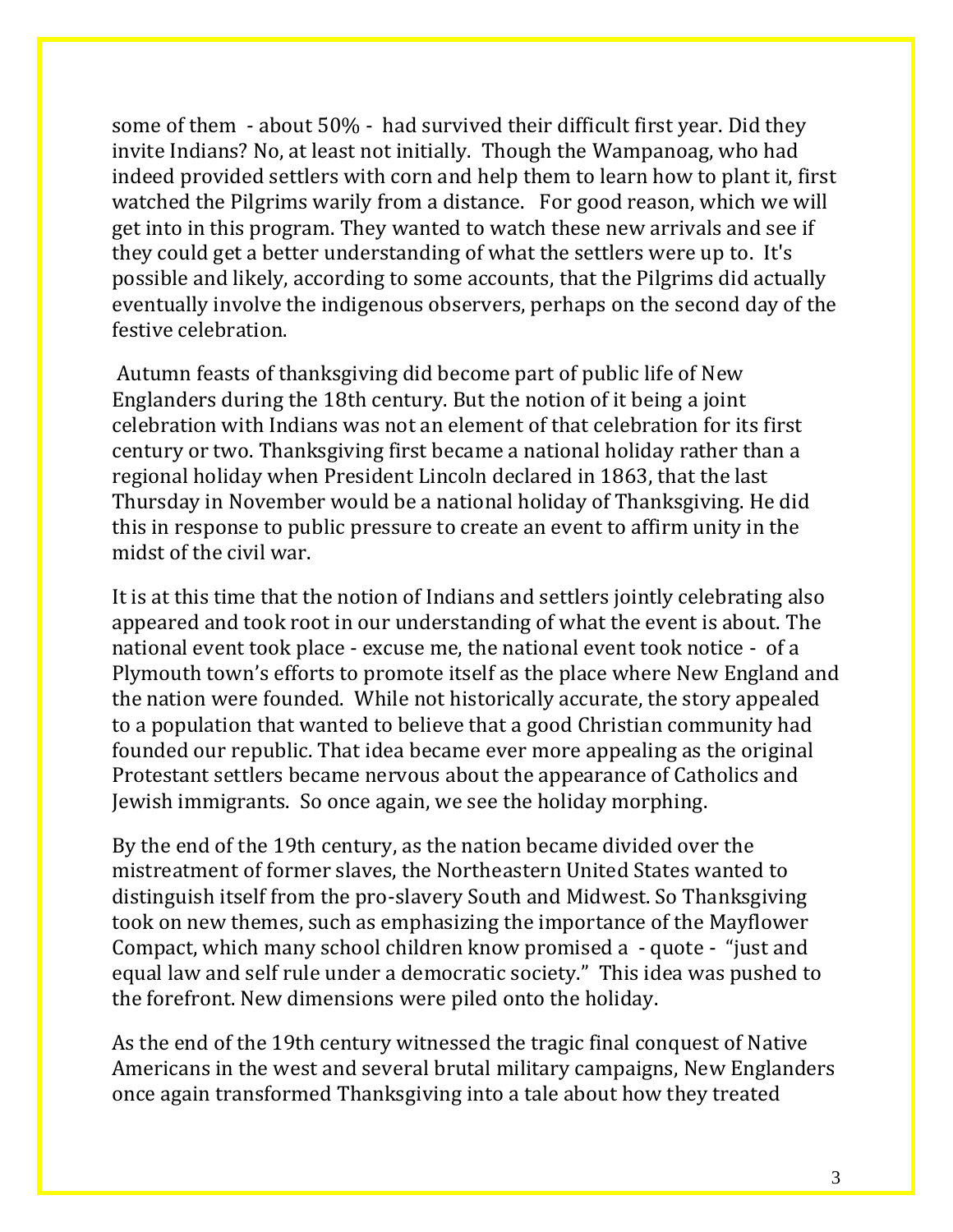Indians well and fairly. While nothing could be further from the truth, the myth sunk its roots into the American psyche and our understanding of what Thanksgiving is.

Carolyn: And I can give an example that we discussed in our show last year also, of my own family experience and Thanksgiving tradition. My own *[birth]*  family's experience - mainstream American - focused on the Indians, as well as the Pilgrims, but in a way that carried forth many, many problems. My father loved reading *[aloud]* The Wall Street Journal's annual editorial titled "The Desolate Wilderness," which is an excerpt from a Pilgrim's journal of their experiences. And the visions there - it's a very dramatic story about the Pilgrims setting sail into the unknown and dealing with lots of hardships and ultimately triumphing. But the one excerpt is "… and for the season, it was winter and they that know the winters of that country know them to be sharp and violent, and subject to cruel and fierce storms, dangerous to travel to known places much more to search an unknown coast. Besides what could they see, but a hideous and desolate wilderness full of wild beasts and wild men. If they looked behind them, there was the mighty ocean which they had passed and was now as a main bar and gulf to separate them from all the civil parts of the world."

Incredibly dramatic, very moving on a human scale and also not really historically accurate. But nevertheless, this was my an important part of my family's Thanksgiving tradition. But the year when I decided it was time to read it aloud and introduce our young daughter and my husband to this part of my birth family's tradition, they both being indigenous people with an indigenous sense, reacted. They were horrified, they were shocked. They stopped it. And it was a real wake up call to me that there were many other points of view on this whole issue.

Randy: So last year in a commemoration of this family event, I sent a very polite letter to The Wall Street Journal editorial board, asking them if they would consider retiring - I didn't say tear down or pull down your editorial, I said, did you consider please retiring - this 17th century editorial? And I had absolutely no response. Still have had no response. So some months ago I began to plot another strategy to correct this misrepresentation of who Native Americans were. And I sent a box of corn to The Wall Street Journal about a week ago. And in the box, I put a copy of a petition that I had organized with Change.org, which is online. And the petition asks once again, that The Wall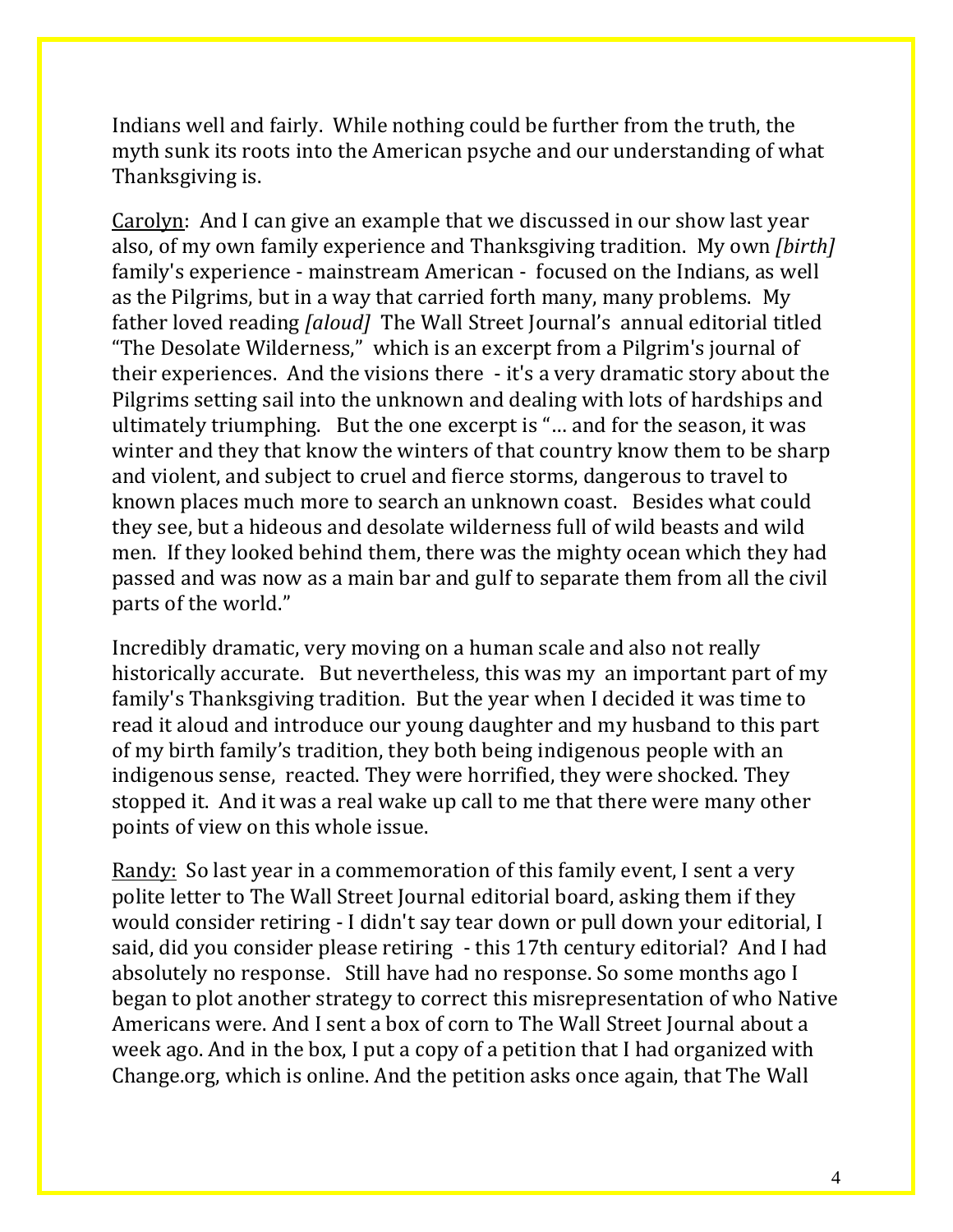Street Journal take down what is essentially an insulting and racist 17th century commentary.

Carolyn: I'll just cut in - and then the title of the petition is "Take down the Thanksgiving Insult", and Randy can explain why he feels so strongly that this truly is an insult.

Randy: So the issue, of course, is referring to us as "wild men" and this country as a place of "savage hue." And then further stipulating that there really was no organized civil society here. And on and on. You know, it's, it's, it's 17th century views. And we do live now in the 21st century. So why did I send these guys corn? The reason is quite simply that sending them written missives didn't seem to be registering with them, and didn't really make them confront the fact that their historical narrative is grossly historically accurate.

For example, they show no gratitude toward the Wampanoag, the indigenous people they encountered, who gave them the ability to plant and harvest corn without which the settlement would have vanished from starvation. Absolutely no acknowledgement of this whatsoever. So I filled this box with beautiful Indian corns of various varieties and drew their attention to it saying, "Hey, hold this in your hand and remember what Thanksgiving, the first Thanksgiving was actually about. It appears nowhere in your editorial."

So we are awaiting a response from The Wall Street Journal, as of the day we make this program *[November 21, 2021]* and we have, in order to make that point, succeeded in getting 50,000 people to sign on to our petition. I printed out the list of names - it's quite a stack of paper - and put it in the box with the corn. We'll see if The Wall Street Journal respects our requests, at least for an acknowledgement, no less an explanation. We've also done something else, which is we've sponsored along with Change.org: a contest to write a 21st century version of Thanksgiving to replace a 17th century outdated version of Thanksgiving. And one that is respectful of both the indigenous people who were here and respectful of Mother Earth.

The issue here is more than just an insult, a mild infringement of our sensitivities. What we're really dealing with here is an editorial that platforms an attitude of dehumanizing Native Americans that has for 400 years - or perhaps 500 years, if we go back to the time of Columbus - dehumanized us, such that we could be hunted down, eliminated and destroyed by disease sometimes disease intentionally spread. That attitude of othering us is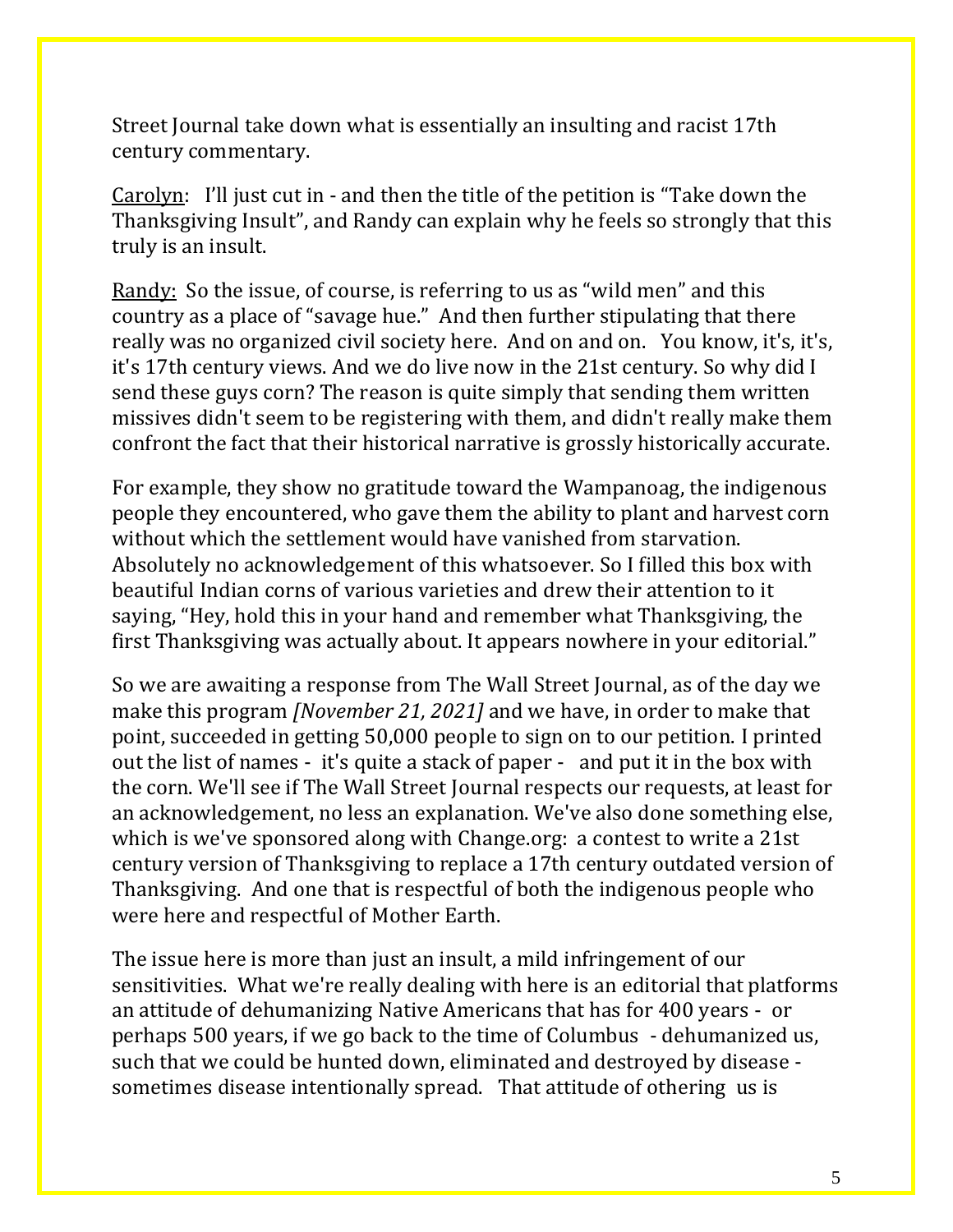written all over this editorial. Perhaps - perhaps - the editorial board didn't see that. We hope our petition will help them to see that. So what we're asking for in our alternative editorial, which will be posted on the Change.org website, is to model for them how in the 21st century, we can come together around this holiday and we can heal as a nation by being respectful of our diversity. And we can cease othering one another.

Carolyn: One of the points that I've been wrestling with is, I mean, I really liked the whole elementary school pageant image of the Indians and the Pilgrims happily sitting down together and sharing in peace. It seemed like racial brotherhood, and communication, and coming together, and all these good things. And then the question is, since we're looking at everything surrounding the actual start of what's now called Thanksgiving, and it has so many problems, how do we move forward to keep the good things without counting on - without having to distort our sense of what really happened? This is something that frankly I'm still wrestling with.

Randy: Well, I think we're all wrestling with it. The whole nation is wrestling with it. As I said, this is the time in which we live. How, how do we hold onto threads of venerable traditions that give meaning to our lives, while getting rid of parts of those traditions which do harm? So I think the answer to your question, and I think we're going to return to this theme again and again, is quite obviously, and simply to go back to, what is giving thanks? What is Thanksgiving about? It's showing gratitude. The editorial of The Wall Street Journal does not show gratitude toward indigenous people.

And quite frankly, for me as an environmentalist and someone who's worked on environmental issues around the globe for decades, the second companion piece of the editorial is just as disturbing because in it, they claim that it was the industry and the technology, the superior technology and knowledge of Europeans, that made this nation great and rich. To quote from that editorial: "We remind ourselves that the richness of this country was not born in the resources of the earth, though they be plentiful, but in the men that took its measure. For that reminder is everywhere, in the cities, towns, farms, roads, factories, homes, hospitals, schools, that spread everywhere over that wilderness."

This is a year when just a week ago, world leaders gathered to figure out how to put an end to climate change. And they universally recognized that this model of exploiting the earth and its resources is rapacious and damaging. On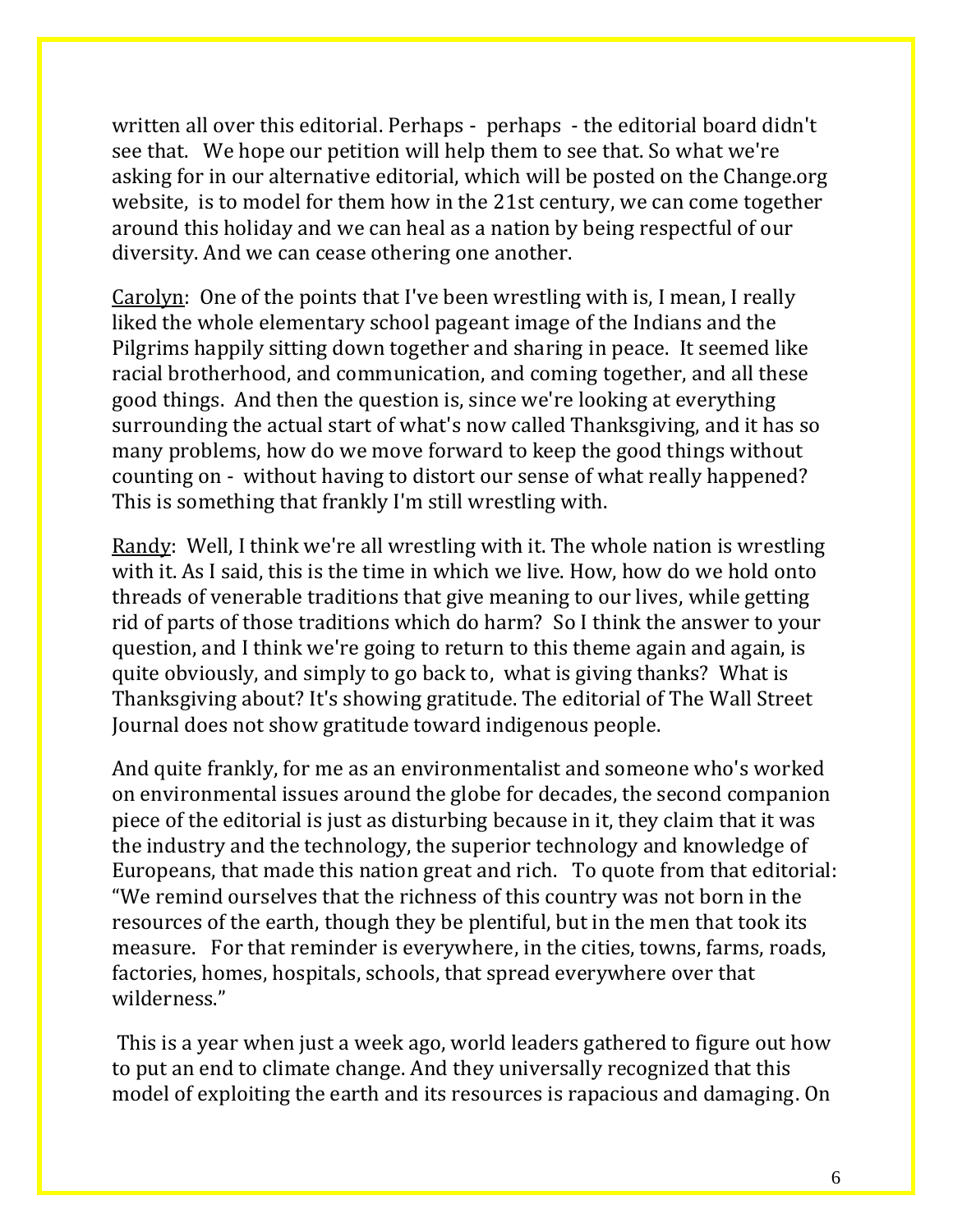the contrary, The Wall Street Journal is celebrating the exploitation of resources.

So when I say there is an insult here, it is not just to indigenous people. It is, apropos of other programs that we have broadcast, an insult to people - living beings - that we consider to be our kin. We need to be respectful. We need to be grateful to them. So again, you keep coming back to what is the essence of Thanksgiving? It is giving thanks. It is giving thanks, not just to our fellow man, but to our fellow creatures.

Carolyn: So we're going to close this first segment with a quotation from a speech by a member of the Wampanoag nation, made on Thanksgiving day, 1970. He ends his speech saying, "What has happened cannot be changed. But today we work toward a better America, a more Indian America, where people and nature, once again are important." In the next segment of our show today, we'll pick up and explain the backstory and give context and information from Frank James' speech. Stay tuned.

## **Segment Two:**

Randy: Welcome back to the second segment of Indigenous Perspectives. Today's show on Healing Thanksgiving returns us to the question of, what is an indigenous perspective on Thanksgiving? It turns out that it's quite complex, especially if you're an indigenous person. Carolyn is going to give us some insights into the life of one Native American activist who tried to resolve that dilemma. Carolyn?

Carolyn: Yes. On the one hand it's complex, on another hand, it's in a way pretty simple. There is a fascinating Wampanoag leader, Frank James, and the Wampanoag were the tribe that bore the brunt of the first Pilgrims' arrival, settlement, the interactions and the subsequent loss of land and life for their own people. So Frank James in 1970 was 46 years old and he was a leader in his own community. His background was that he had been in the US Coast Guard Auxiliary during World War II. After that - he's interested in music, he was a talented musician - he graduated from the New England. Conservatory of Music but was unable to get a job as a musician in mainstream society because of his being a Native American. And so he became a music teacher and director of music of the regional schools on Cape Cod.

So for Thanksgiving Day 1970, this was the 350th anniversary of this traditional Thanksgiving. In 1970, the Massachusetts Department of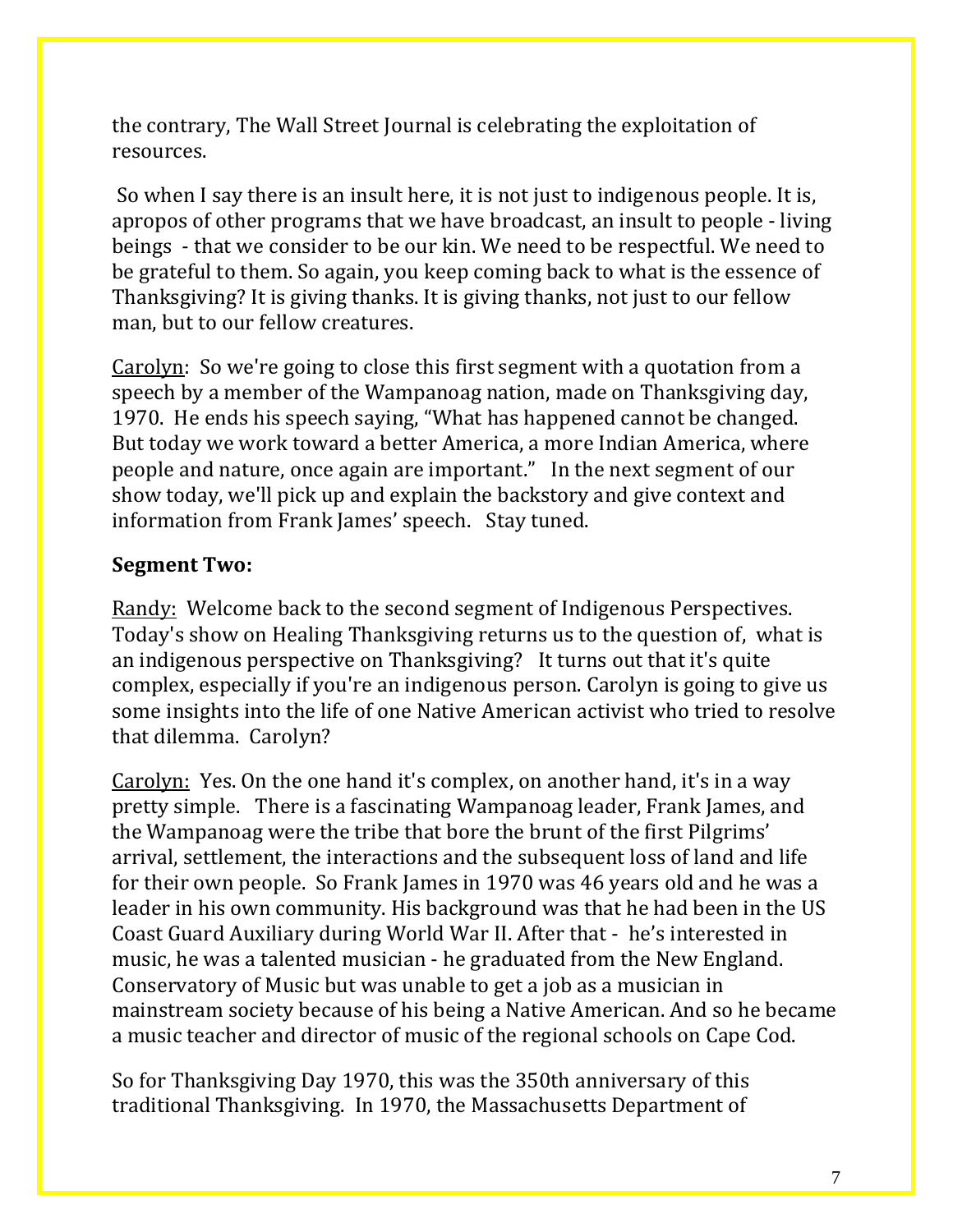Commerce wanted a Wampanoag speaker to participate. They selected Frank James, but when he showed the organizers his speech ahead of time, as they had requested, they turned it down, denying him the chance to present the indigenous point of view about Thanksgiving!

So in response, Frank James and other Wampanoag organized their own event called the National Day of Mourning. And he gave his speech there. So he was heard. And this national day of mourning on Thanksgiving Day is something that has been picked up and carried forth till today. So from his original written speech, quote:

"Today is a day of celebrating for you, but it is not a time of celebrating for me. It is with a heavy heart that I look back upon what happened to my people. The Pilgrims had hardly explored the shores of Cape Cod four days before they had robbed the graves of my ancestors and stolen their corn, wheat and beans. Massasoit, the great leader of the Wampanoag, knew these facts, yet he and his people welcomed and befriended the settlers, little knowing that before 50 years were to pass, Wampanoags would no longer be a free people. The Wampanoags and other Indians living near the settlers would be killed by their guns or dead from diseases that we caught from them. What has happened cannot be changed. But today we work toward a better America, a more Indian America, where people and nature, once again are important. We the Wampanoags still walk the lands of Massachusetts, our spirit refuses to die." <sup>1</sup>

Randy: Carolyn, this is a really remarkable statement by a remarkable man. And what is, I think noteworthy is the conclusion of his speech, which goes back to the themes of our earlier programs, when we were talking about Indian residential schools and the notion of forgiveness, but not forgetting.

And I think what this man is quite heroically offering is to try to move forward, but recognizing that other people in this nation need to realize that for the Wampanoag and others of us who had relatives in residential schools, et cetera, that we can't forget the injustice and cruelty that occurred. On the other hand, even though his tribe is arguing that for them, it is a national day of mourning and not celebration, he's not saying that we should all throw

 $\overline{a}$ 

<sup>&</sup>lt;sup>1</sup> Frank James' 1970 speech has been quoted and reprinted in many different sources, including: James W. Loewen, Lies My Teacher Told Me. New York: Simon & Schuster, 1996, page 96, and David J. Silverman, This Land is Their Land: The Wampanoag Indians, Plynmouth Colony, and the Troubled History of Thanksgiving. New York: Bloomsbury Publishing, 2019, pages 13-15.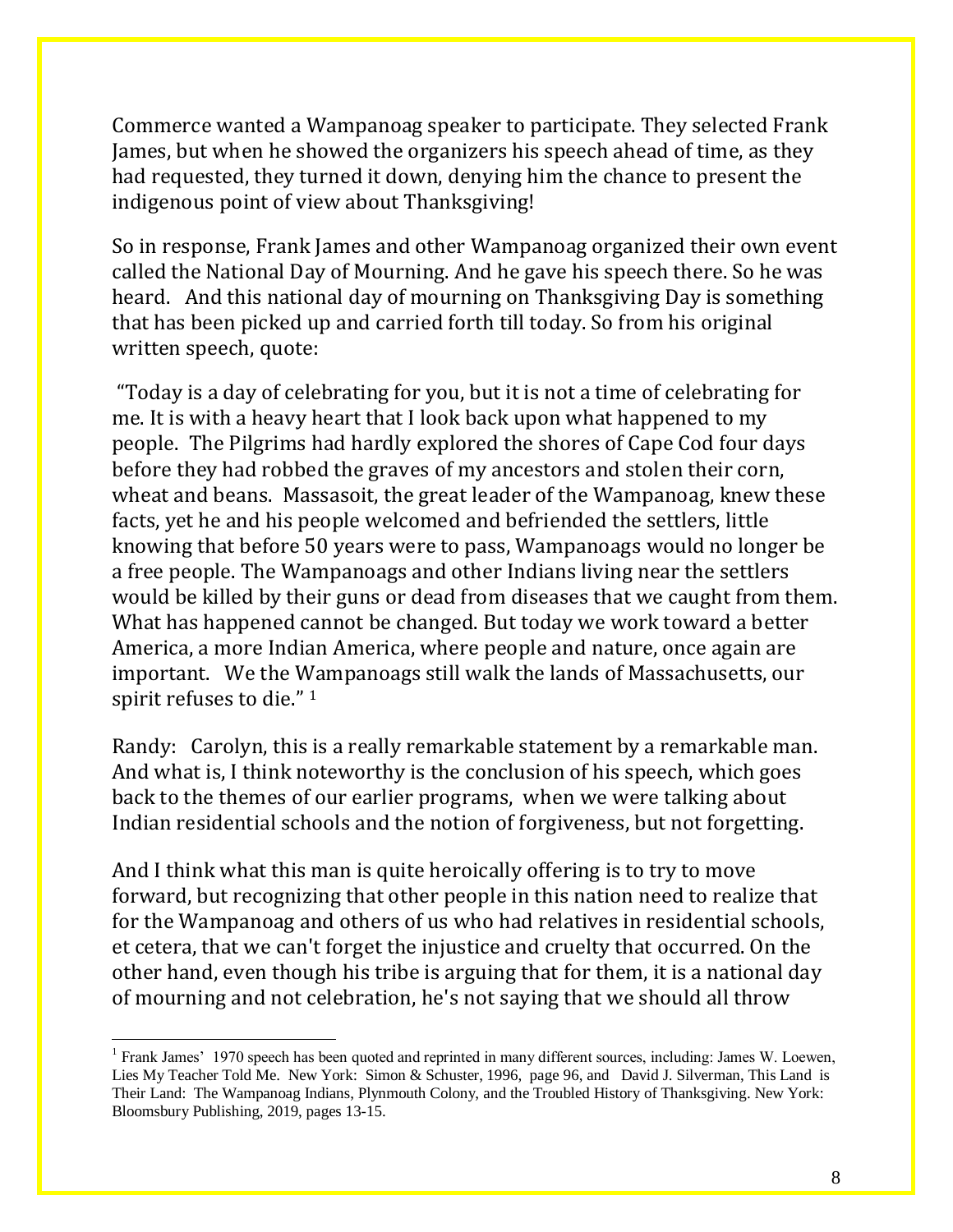away the turkey and sit around and mourn for the day. What he's saying is, let's bear in mind the reality of this history and then figure out how to move on and celebrate the land and the people and show gratitude toward the land. It's, it's really a remarkable accomplishment.

Carolyn: I'd say also that you really gain strength from looking honestly at your problems and where they come from. I mean, this is true for a lot of basic psychology of how individuals cope with problems in their personal lives. But I think it also applies very much to what a nation and a culture of people can do. I think we have to look honestly at the problems, the loss of land, the loss of life, all the assaults that occurred by the white settlers against the Indians, because that is part of the reality. But then we need to use that as a springboard for how can we, how can we do it better? And again, I - I keep being struck by James's closing comment about "what has happened cannot be changed. But today we work toward a better America, a more Indian America where people and nature once again are important." And he was making this point in 1970, just a little bit, I guess, six months after the first Earth Day. And it's pointing us in a direction that I think is an important shared element that we need to acknowledge.

Randy: And that is indeed is the theme of the writing contest that we sponsored. We weren't asking people to lament all of the injustices and itemize them for Thanksgiving. We were asking them to help plot a course toward healing Thanksgiving, rescuing the essence of being grateful and affirming our relationship with the planet. It's a positive reaction. And, I think, one worthy of our most intense effort, and really courage, you know, at this particular time in our history.

Carolyn: I think another thing we could be grateful for in addition to our own being alive, having a nice meal, being with family, whatever it is that strikes us on Thanksgiving Day, is also to be grateful that we can understand the concerns of others and be grateful that we have an ability in this country to try to deal with them openly and fairly as we move forward.

Randy: We'll take a break and be back in a few minutes.

### **Segment Three**

Carolyn: Welcome back to Indigenous Perspectives. We've been talking today about the indigenous perspective on Thanksgiving, as shown by the speech of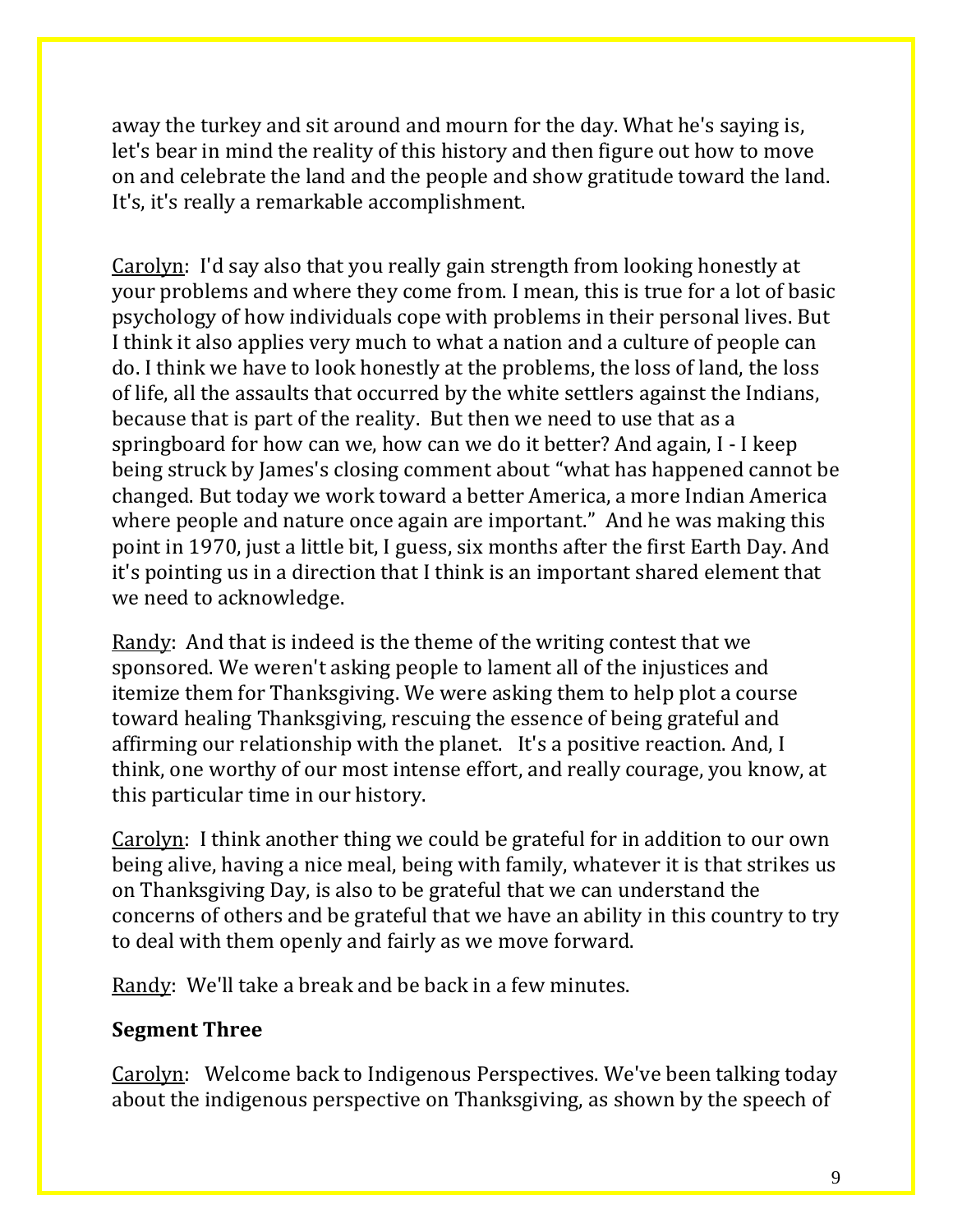Frank James, and also about The Wall Street Journal's Thanksgiving editorial, giving the mainstream perspective. So we're a society of free speech. We've heard two different points of view on this topic. To what extent does this sort of all balance out? Randy?

Randy: It's almost obvious embarrassing to have to state it, but it is unfortunately a reality of life in this country that some voices are amplified far, far more than others. And The Wall Street Journal, of course, is the epitome of affluent white entitled America. Until the USA Today newspaper appeared, it was the most read widely circulated newspaper in the United States. It still has, I believe more than a million readers. So on the one hand, we've got an editorial that's appeared for 60 years, showcased in a prestigious newspaper, basically dehumanizing indigenous people. And on the other hand, we have Frank James, the descendant of a Wampanoag, presumably in the view of The Wall Street Journal descendant of the "wild men," trying to correct this misunderstanding. His voice, as eloquent as it is, is small compared to that of The Wall Street Journal.

So that is why, after my unsuccessful attempt to write a letter as another single Native American to The Wall Street Journal, I enlisted the support of others, and 50,000 people have supported my effort. This is one of the ways that we can get our message out and get it heard and get it understood. This radio program is another way that we can get our message out, but the balance - or the imbalance - is still there. It's an uphill struggle to be heard and to be understood respectfully on our own terms.

Carolyn: I think that's a really good point about the continuing struggle and also the need for allies, including plenty of people who are not directly involved themselves in the displacement and experiences of the First Nations / Native American people when the white settlers moved in. There's an analytical, thoughtful comment by an author who wrote a book on this topic. And he says, quote: "Focusing on the Pilgrims' noble, religious and democratic principles, instead of on the shameful Indian wars and system of slavery more typical of the colonies, enabled whites to think of the so-called Black and Indian problems as Southern and Western exceptions to an otherwise inspiring national heritage." 2

When I read this, it really struck me because that was how I had been. And to a certain extent, as someone from the Northeastern US, still have the sense you

 $\overline{a}$ 

 $2$  Silverman, This Land is Their Land, page 6.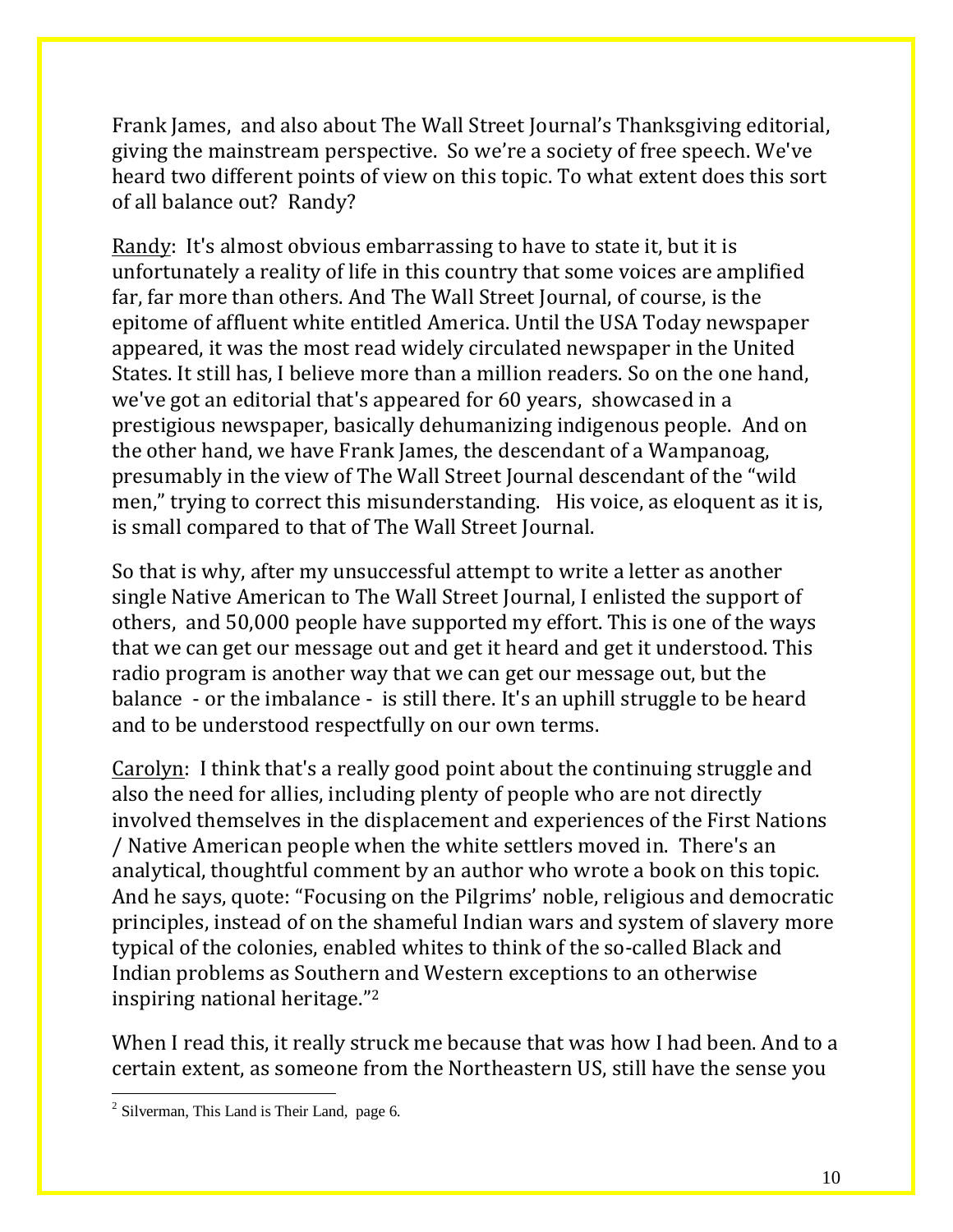want to think we are the good people and relegate the problems in our society and in our history to the background. And I think part of correcting this imbalance is putting the other perspectives in the foreground so that they're out there and their reality is acknowledged.

Randy: I think to return to this theme of the advantage of The Wall Street Journal is, as Carolyn just pointed out, what The Wall Street Journal is telling us is what we really kind of want to hear. We want to be patted on the back and told that we were you know, wonderfully moral people who founded a republic on religious principles and democracy and law equal for all. And if you come along as an indigenous person and start questioning that, you immediately make your audience feel uncomfortable.

That's why we titled today's show "Healing Thanksgiving." It's not our purpose to pop the balloon of tradition. It's our purpose to rescue from the murky mire of factual misrepresentations, what is worthy of being rescued and to cling to it and move it forward. Just like Frank James says at the end of his speech. This is enormously challenging. It's the work of social change not to tear things down, but to replace what is there with something better and to allow us to act on and fulfill our aspirations instead of being distracted by our delusions.

Carolyn: And I'd say this is really important for the holiday of Thanksgiving, because for people in the United States, for many people, it really is their favorite holiday. It's always been our daughter's favorite holiday, and it's a people envision fun, family, friends, good food, tradition, celebration, being thankful for whatever it is that people value the most for their own lives. And these are all really good things. So how do we keep them and build on them without doing damage?

Randy: Tradition is a double-edged sword. It can enrich our lives, it can give us moral guidance, or it can blind us and give us an overblown sense of ourselves. So what we're looking here today in this program is to give listeners permission to rethink, and re-examine their understanding of what this day is all about. And with their families to work together, to make it live up to the promise of what we'd like to think was the first Thanksgiving, which is community sharing food and understanding and gratitude with others who are quite diverse, and also showing gratitude toward Mother Earth, which we all know now is desperately in need. So I think we'll hold that thought and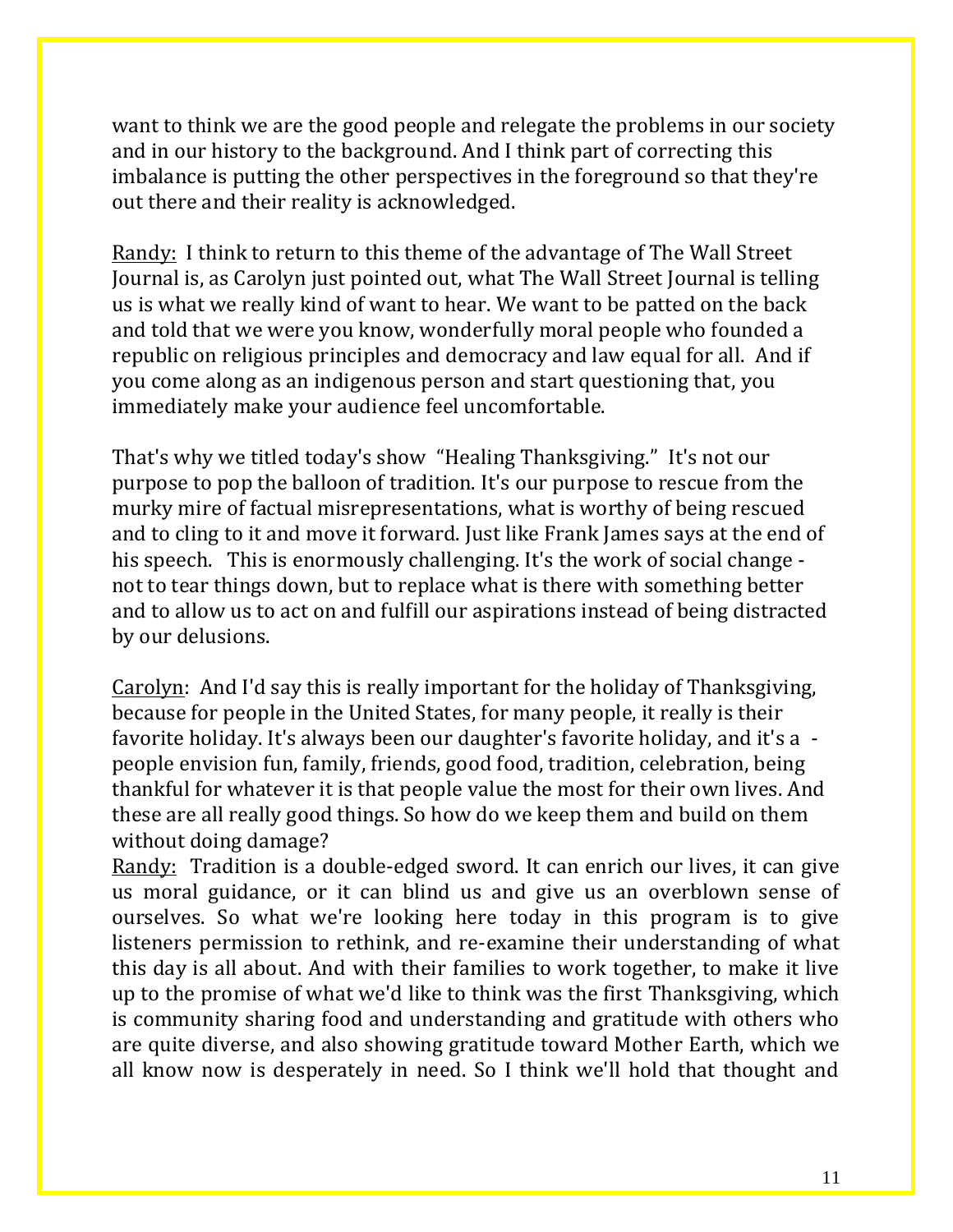take a break and come back and conclude with some examples of how holidays can *[be]* and are constantly being transformed.

#### **Segment Four:**

Randy: Welcome back to the final segment of Indigenous Perspectives and our Thanksgiving show titled "Healing Thanksgiving." I want to return us to the theme that I brought up at the beginning, which is that holidays, celebrations, are really something that we have a remarkable degree of control over. We are not tradition bound. And that indeed they must evolve in changing historical circumstances. If you can take that lesson away from today's show and apply it to your Thanksgiving celebration this year and going forward, I think we will have made enormous progress.

Let me give you an example of the kind of thing I'm talking about. The holiday that we refer to in the United States as Labor Day has for most of us now become an end of the summer long weekend, where we have a barbecue or go for a mini vacation and celebrate the end of summer.

We've almost forgotten what its origin was. Its origin was to celebrate labor – workers - primarily industrial manufacturing workers - from a time period when our society was largely composed of people who worked on farms or worked in factories. Labor Day was created at the end of the 19th century by the labor movement. And it was the aspiration of the creators that they would draw attention to the needs of workers for such things as an eight hour work day. They immediately ran up against an obstacle, a problem. And the problem was that there was another labor day that was celebrated all around the world, very, very prominently in Europe, on May 1st. The problem was that for Americans and for people who are essentially politically fairly conservative, May 1 is also a day when socialists and communists celebrate the power of the working class. American unions and American government leaders really didn't want to go there.

To make it even more complicated, the *[May 1]* day of Labor Day is too uncomfortably close to a painful event in American history, which is the Haymarket affair, which in *[May 4]* 1886 resulted in a great deal of violence, a dynamite explosion, killing of police and killing of workers in Chicago. The country was on edge about how it felt concerning labor agitation. So in 1886, the movement began to have Labor Day moved from May 1st to the early days of September.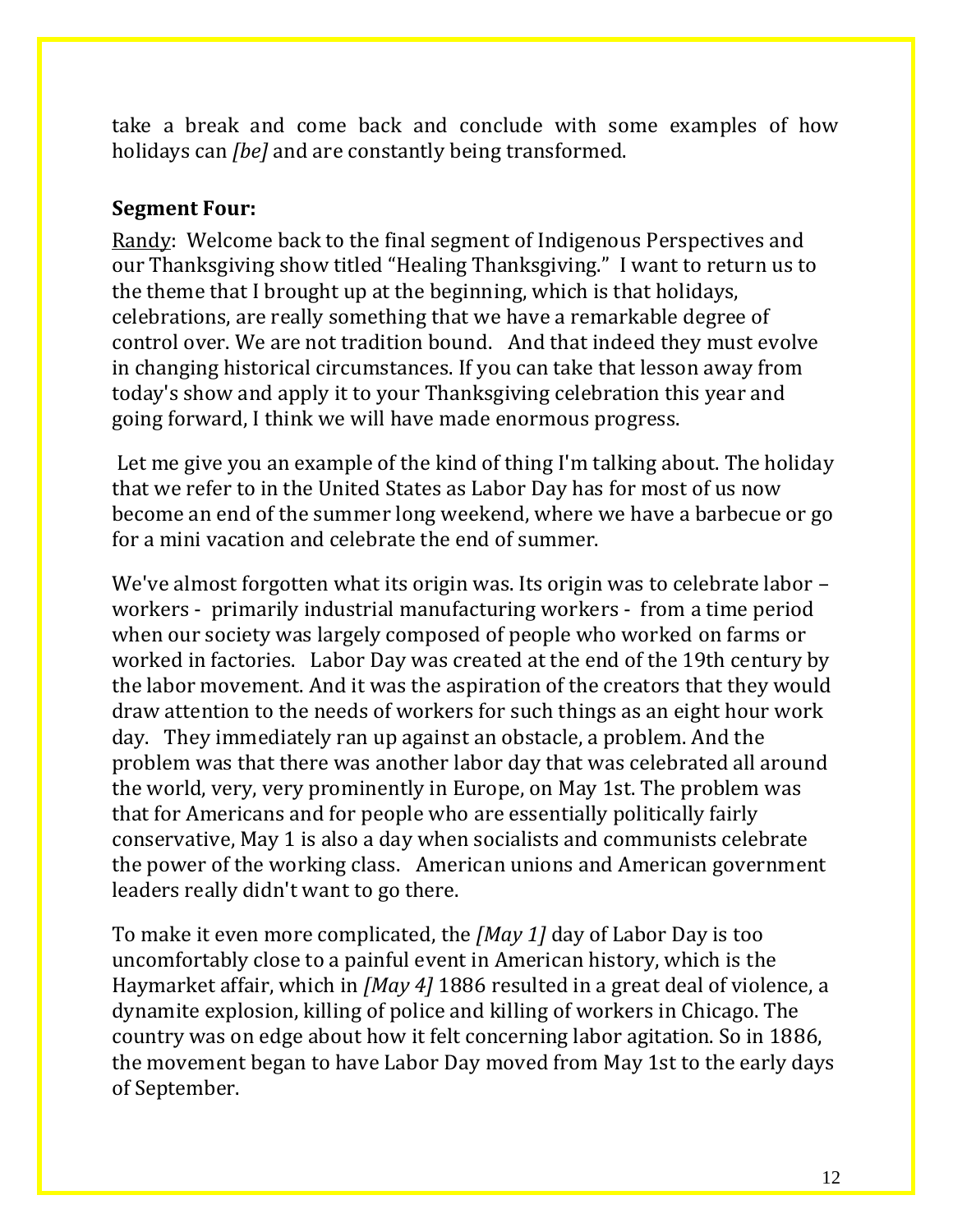So you see, we are constantly figuring out ways of solving problems of reconciling values within our society. We're constantly re-inventing the day. And again, I doubt that many of us are celebrating unions any longer on September you know, Labor Day you know, it's, it's the backyard barbecue, but so be it, let's try to hold onto the original meaning when we celebrate that day, while we're having that barbecue. It's kind of the theme that we're talking about for Thanksgiving: while you're having that meal, take a little bit of time to be mindful of the serious, deeply serious implications of what the holiday is about.

Give you one more example, what we call Veterans Day. It was originally Armistice Day, celebration of the end of World War One. It's still celebrated in France and across Europe as the end of the war to end all wars, World War One. It was a celebration of peace and the prospect of peace. In the United States, it's become a time to parade the military and military hardware and celebrate the war makers and the war machinery. So we have a way of inverting, transforming constantly, our holidays. It's okay. It's okay to tamper with tradition. We do not need to be tradition bound. We need to have permission to remake our important moments on the calendar so that they reflect our current needs.

Carolyn: I think also an important point is that people are always selecting parts of history that speak most deeply to them, parts of history that they are impacted by, things, they are proud of, things they are worried about. So the question is, how do we frame them? And how do we, as Frank James said, "work toward a better America, in this case, a more Indian America where people and nature once again are important."

Randy: So imagine it this way. We're not asking you to adopt Thanksgiving cards and little cutouts on your wall saying this is the day of mourning. That's probably very appropriate to the sentiments and deeply held feelings of the indigenous people who first encountered *[the settlers].* And that would include Frank James and his relatives.

But look at it this way. Imagine we're coming up to another holiday, another one of our favorite holidays, which is, for many of us, Christmas. So if you're a Christian and you celebrate Christmas, does knowing someone else is going to be celebrating Hanukkah at approximately the same time diminish your Christmas? Does knowing that someone who is African-American and chooses to celebrate Kwanzaa instead of Christmas diminish your holiday? Or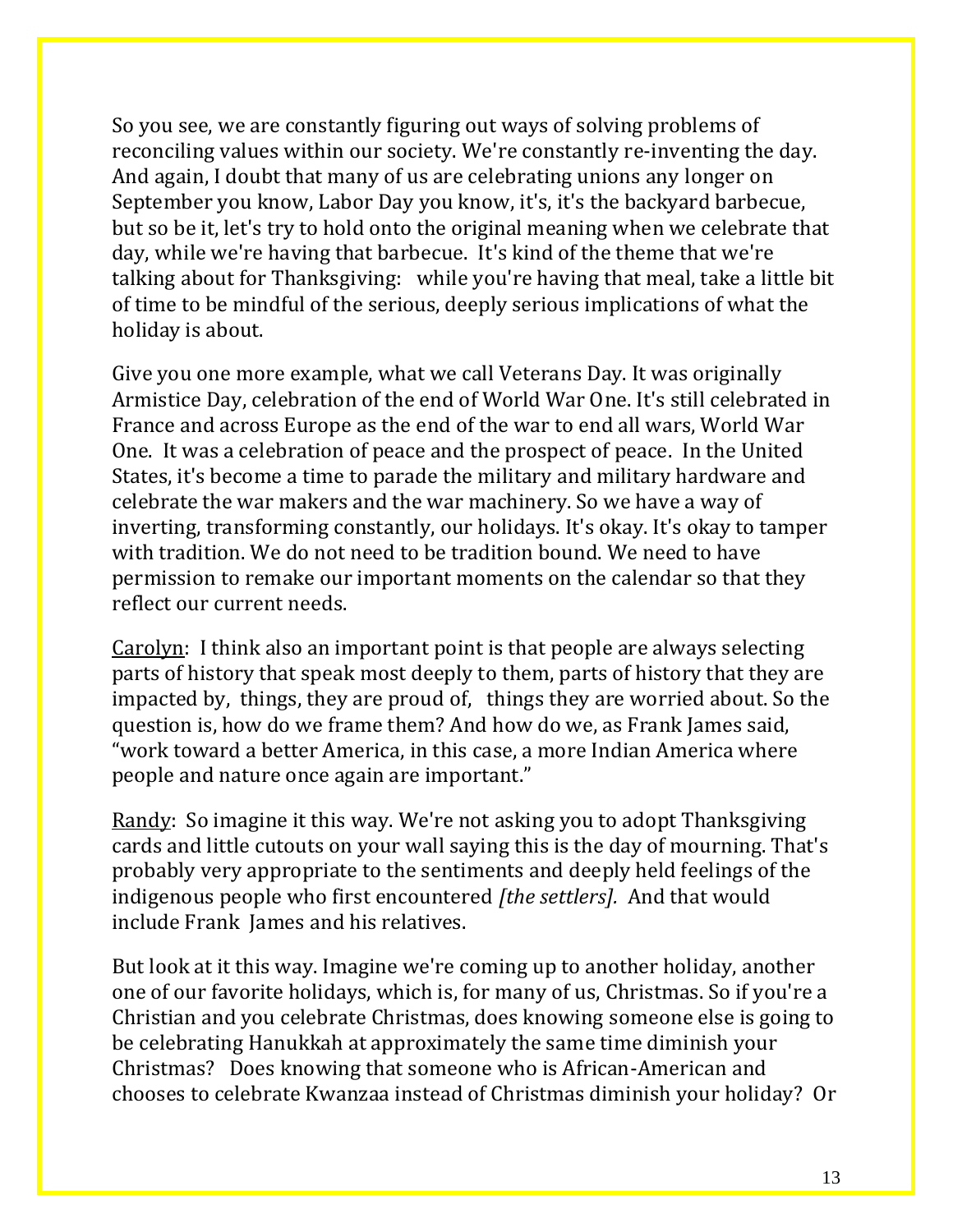might you possibly participate in and learn more about their celebrations and be enriched by looking at different ways of celebrating the same kinds of values?

I think that is, I hope that is the message of today's program. You are in charge of what you want this date to be. Maybe this year, you will read this brief quote from Frank James about what an indigenous perspective was on Thanksgiving. Don't think it will spoil your Thanksgiving. It might just enrich it.

So with that, we'll sign off. And I want to say once again to our viewers, Migwetch, thank you for listening. I hope that this broadcast has given you time and space to reconnect with your roots in Mother Earth and with your ancestral roots. Before your busy day distracts you from this moment, I encourage you to take a few minutes to reach out and feel the presence of living flora and fauna. And perhaps even that of your ancestors. Allow yourself to touch their presence, capture that moment and hold onto it.

And also, if you will write to me and let me know about your experience, I can be reached at [randykritkausky@hushmail.com,](mailto:randykritkausky@hushmail.com) or through my website, [www.randykritkausky.com,](http://www.randykritkausky.com/) where you can also find transcripts and supplemental materials for indigenous perspective radio programs. That will include for today's program, a reference to the book that we have borrowed from very heavily today. The book is this land is their land written by David J. Silverman. The subtitle of the book is the Wampanoag Indians, Plymouth colony, and the troubled history of Thanksgiving. It is a rich source of information about the complexity that surrounds this holiday.

Carolyn: And on Randy's website, also, he has information about the Wall Street Journal petition and everything that has followed along from that.

Randy: Migwetch. Goodbye. See you again soon.

References:

David J. Silverman, This Land is Their Land: The Wampanoag Indians, Plymouth Colony, and the Troubled History of Thanksgiving. New York: Bloomsbury Publishing, 2019.

"End Thanksgiving Insult to Native Americans". Change.org petition started by Randy Kritkausky